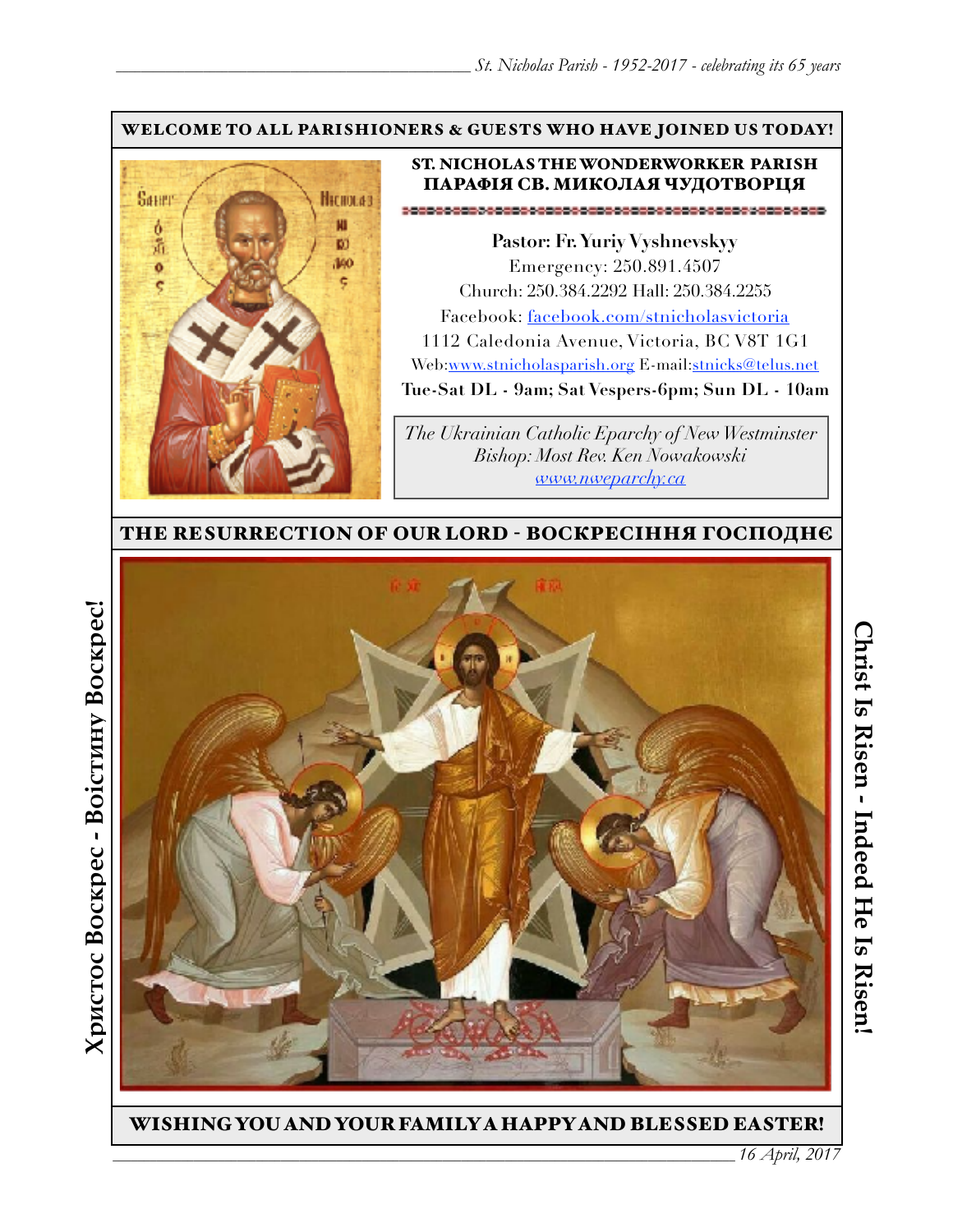| <b>SUNDAY HYMNS</b>                                                                                                                                                                                                                                                                                                                                                                                                                                                                                                                                                                                                                           |                |                                                                           |                                                             |                                       |                    |  |
|-----------------------------------------------------------------------------------------------------------------------------------------------------------------------------------------------------------------------------------------------------------------------------------------------------------------------------------------------------------------------------------------------------------------------------------------------------------------------------------------------------------------------------------------------------------------------------------------------------------------------------------------------|----------------|---------------------------------------------------------------------------|-------------------------------------------------------------|---------------------------------------|--------------------|--|
| <b>OPENING HYMN</b>                                                                                                                                                                                                                                                                                                                                                                                                                                                                                                                                                                                                                           |                | Христос Воскрес!Ликуйте Нині/Rejoice! For Christ Is Risen! pg. 196-197    |                                                             |                                       |                    |  |
| <b>COMMUNION HYMN</b>                                                                                                                                                                                                                                                                                                                                                                                                                                                                                                                                                                                                                         |                | Согласно заспіваймо / Let Us Sing and Chant Our Praise. pg. 188-190       |                                                             |                                       |                    |  |
| <b>CLOSING HYMN</b>                                                                                                                                                                                                                                                                                                                                                                                                                                                                                                                                                                                                                           |                | Христос воскрес! Під Небозвід/The Lord Is Risen from the Dead pg. 198-199 |                                                             |                                       |                    |  |
| Please join us today in singing our Sunday hymns!                                                                                                                                                                                                                                                                                                                                                                                                                                                                                                                                                                                             |                |                                                                           |                                                             |                                       |                    |  |
| <b>SUNDAY &amp; DAILY SCHEDULE</b>                                                                                                                                                                                                                                                                                                                                                                                                                                                                                                                                                                                                            |                |                                                                           |                                                             |                                       |                    |  |
| SUNDAY, April 16                                                                                                                                                                                                                                                                                                                                                                                                                                                                                                                                                                                                                              |                | Matins, Liturgy, Blessing of Paschal Food                                 |                                                             |                                       | 8:00 AM            |  |
| MONDAY, April 17                                                                                                                                                                                                                                                                                                                                                                                                                                                                                                                                                                                                                              |                |                                                                           |                                                             | Divine Liturgy of St. John Chrysostom |                    |  |
| TUESDAY, April 18                                                                                                                                                                                                                                                                                                                                                                                                                                                                                                                                                                                                                             |                | <b>NO SERVICES</b>                                                        |                                                             |                                       |                    |  |
| WEDNESDAY, April 19                                                                                                                                                                                                                                                                                                                                                                                                                                                                                                                                                                                                                           |                | <b>NO SERVICES</b>                                                        |                                                             |                                       |                    |  |
| THURSDAY, April 20                                                                                                                                                                                                                                                                                                                                                                                                                                                                                                                                                                                                                            |                | <b>NO SERVICES</b>                                                        |                                                             |                                       |                    |  |
| FRIDAY, April 21                                                                                                                                                                                                                                                                                                                                                                                                                                                                                                                                                                                                                              |                | <b>NO SERVICES</b>                                                        |                                                             |                                       |                    |  |
| SATURDAY, April 22                                                                                                                                                                                                                                                                                                                                                                                                                                                                                                                                                                                                                            |                |                                                                           | Divine Liturgy of St. John Chrysostom<br>Vespers            |                                       | 9:00 AM<br>6:00 PM |  |
| SUNDAY, April 23                                                                                                                                                                                                                                                                                                                                                                                                                                                                                                                                                                                                                              |                |                                                                           | Divine Liturgy - for the Parishioners of St Nicholas Parish |                                       | 10:00 AM           |  |
| Please Note: to request a Divine Liturgy for a special intention, please see Fr. Yuriy to arrange for it!                                                                                                                                                                                                                                                                                                                                                                                                                                                                                                                                     |                |                                                                           |                                                             |                                       |                    |  |
| <b>SUNDAY EPISTLE READERS</b>                                                                                                                                                                                                                                                                                                                                                                                                                                                                                                                                                                                                                 |                |                                                                           |                                                             |                                       |                    |  |
| <b>DATE</b>                                                                                                                                                                                                                                                                                                                                                                                                                                                                                                                                                                                                                                   | <b>READING</b> | <b>UKRAINIAN</b><br><b>ENGLISH</b>                                        |                                                             |                                       |                    |  |
| SUNDAY, April 16                                                                                                                                                                                                                                                                                                                                                                                                                                                                                                                                                                                                                              | Act. 1: 1-8    | Peter Iwanuck<br>Yuliya Pelekhata                                         |                                                             |                                       |                    |  |
| SUNDAY, April 23                                                                                                                                                                                                                                                                                                                                                                                                                                                                                                                                                                                                                              | Act. 5: 12-20  | Glikeria Iwanuck                                                          |                                                             | Caroline Smudy                        |                    |  |
| SUNDAY, April 30                                                                                                                                                                                                                                                                                                                                                                                                                                                                                                                                                                                                                              | Act. 6: 1-7    | Andrij Pelekhatyi                                                         |                                                             | Rita Vanderven                        |                    |  |
| SUNDAY, May 7                                                                                                                                                                                                                                                                                                                                                                                                                                                                                                                                                                                                                                 | Act. 9: 32-42  | Liliia Palyvoda                                                           |                                                             | Darryl Huculak                        |                    |  |
| Thank you, Epistle readers, for your service in proclaiming God's Word!                                                                                                                                                                                                                                                                                                                                                                                                                                                                                                                                                                       |                |                                                                           |                                                             |                                       |                    |  |
| <b>PARISH COUNCIL EXECUTIVE</b>                                                                                                                                                                                                                                                                                                                                                                                                                                                                                                                                                                                                               |                |                                                                           | <b>PASTORAL MINISTRY &amp; HOLY MYSTERIES</b>               |                                       |                    |  |
| CHAIRPERSONAlec Rossa - 250.472.3374<br>SECRETARYCindy Lazaruk - 778.677.9072<br>BAPTISMSby appointment<br>TREASURERWilliam Vanderven - 250.478.1458<br>MARRIAGESsix months notice should<br>FINANCIAL SECRETARYDavid Newberry - 250.598.8197<br>be given to the parish priest, and he should be<br>FUNDRAISING/HALL RENTALRobert Herchak - 250.386.7872<br>contacted before any other arrangements are made<br>MAINTENANCEMurray Chapman - 250.658.4769<br>FUNERALSby appointment<br>LITURGICAL COMMITTEEMotria Koropecky - 250.658.3051<br>MEMBER AT LARGELiliia Palyvoda - 250.857.1683<br>VIBRANT PARISHDarlene DeMerchant - 250.727.3837 |                |                                                                           |                                                             |                                       |                    |  |
| <b>Bequests &amp; Wills:</b> Leaving a bequeath is a process of giving a donation through your will. It is                                                                                                                                                                                                                                                                                                                                                                                                                                                                                                                                    |                |                                                                           |                                                             |                                       |                    |  |

simply a distribution from your estate to a charitable organization through your last will and testament. It can be as small or as large a donation as you wish. It is important that you talk to your lawyer about the process. In your kindness please remember St Nicholas the Wonderworker Ukrainian Catholic Church in your bequeath and will. If anyone wishes to make such a bequeath in their will, the following clause may be included or added to a will: "I give, devise, and bequeath to St Nicholas the Wonderworker Ukrainian Catholic Parish - 1112 Caledonia Avenue, Victoria BC, V8T 1G1, the sum of \$  $\qquad \qquad$  (or  $\qquad \qquad$  % of my estate), to be used for the benefit of the parish and it's pastoral activities."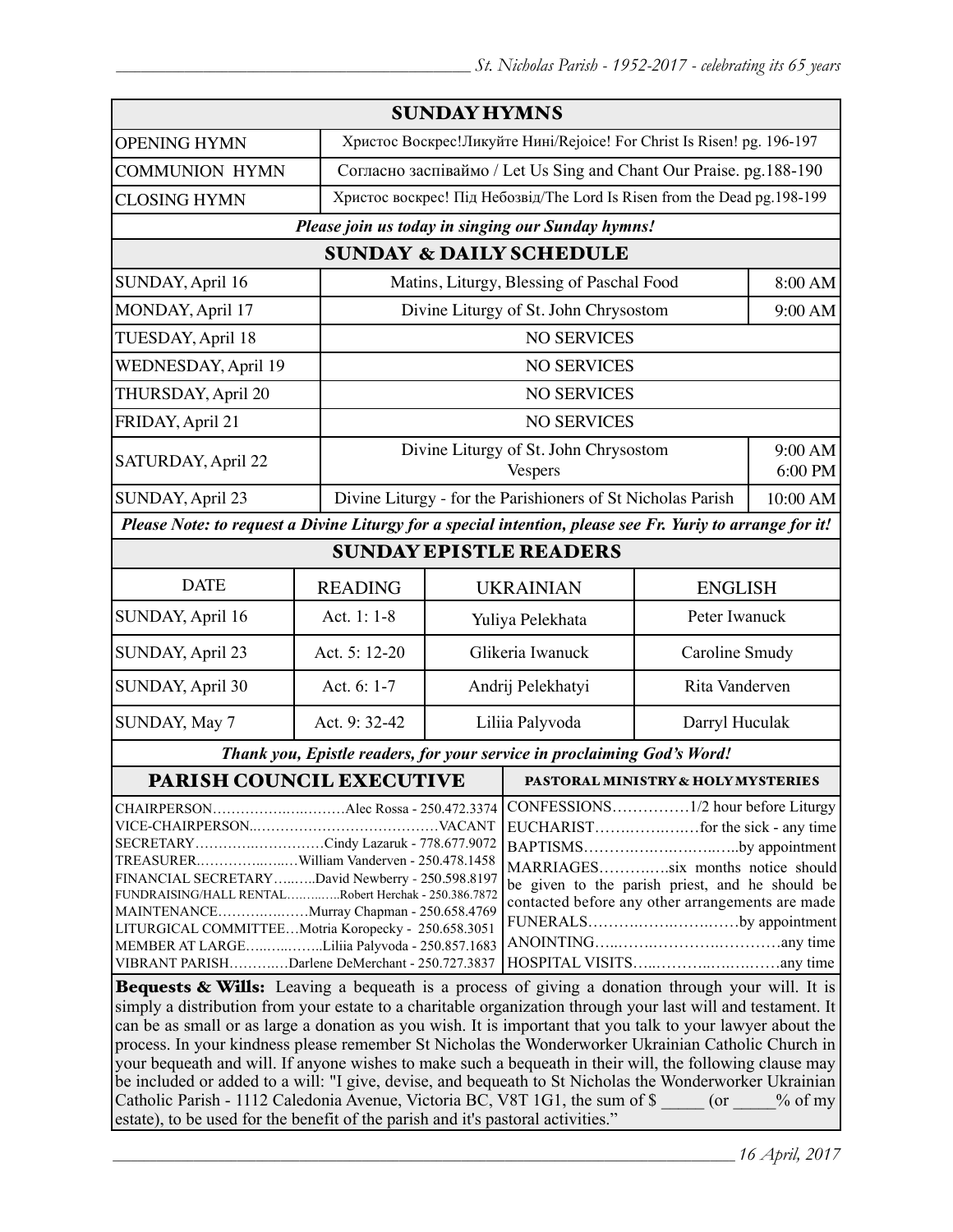## **Vibrant Parish Prayer**

**O** God, Creator of Heaven and Earth! Because of your indescribable love for us, you sent your Only-Begotten Son, Our Lord and Saviour, Jesus Christ - The Way, The Truth, and The Life and our Salvation. In His name, we turn to You. Strengthen our hearts and minds in Christian love and in unity of purpose as we strive to build a Vibrant Parish. Give us the grace to model our lives according to the Word of God. Instill in us the desire to pray and to celebrate the Holy Mysteries as one Christian Family in our Parish Community. Inspire us to follow Your great command to be a servant to the less fortunate among us! Grant this, O Lord, through the mercies and love for mankind of Your Only-Begotten Son with whom You are blessed, together with Your All-Holy, Good and Life-Giving Spirit, now and forever and ever. Amen!



## **The Vibrant Parish**

**A Place To Encounter The Living Christ** Through the word, the Holy Mysteries & Prayer, Serving One's Neighbor, Leadership Fostering & Serving Unity and Missionary Spirit (His Beatitude Sviatoslav)



## **Молитва Живої Парафії**

**Г**осподи Ісусе Христе, Пастирю Добрий, як колись Ти пригорнув заблуканих овечок, щоб вони пізнали Твій голос і були Твоїм стадом, так і сьогодні глянь ласкаво з небесних висот на нашу парафію та зішли на неї Твого Святого Духа, щоб вона була місцем пізнання радості Доброї Новини. Скріплюй нас Твоєю присутністю та єднай нас кожночасно в молитві. Даруй нам духа служіння ближньому, щоб у нашій парафії кожний міг зустріти Тебе, милостивого Бога. Благослови наш духовний провід Твоєю мудрістю і дай, щоб ніхто з нас не шкодував ні часу, ні талантів, ні матеріальних дібр для розбудови Твого царства. Єднай нас у мирі та злагоді, щоб ми були Твоєю спільнотою любові. Всели в нас місійного духа, щоб ми стали тим світилом євангельського слова, молитви і добрих діл, що кличе кожного до участі в Божественному житті, щоб славилося, Спасе, Твоє Ім'я з безначальним Твоїм Отцем та пресвятим, благим і животворящим Твоїм Духом нині, і повсякчас, і на віки віків. Амінь.

# DIVINE LITURGY PROPERS

*The Divine Liturgy - An Anthology for Worship: Liturgy - pg. 388-461; propers - pg. 501*

## **Antiphon 1**

*Verse:* Shout to the Lord, all the earth,\* sing now to His name, give glory to His praise. **Refrain:** Through the prayers of the Mother of God, O Saviour, save us.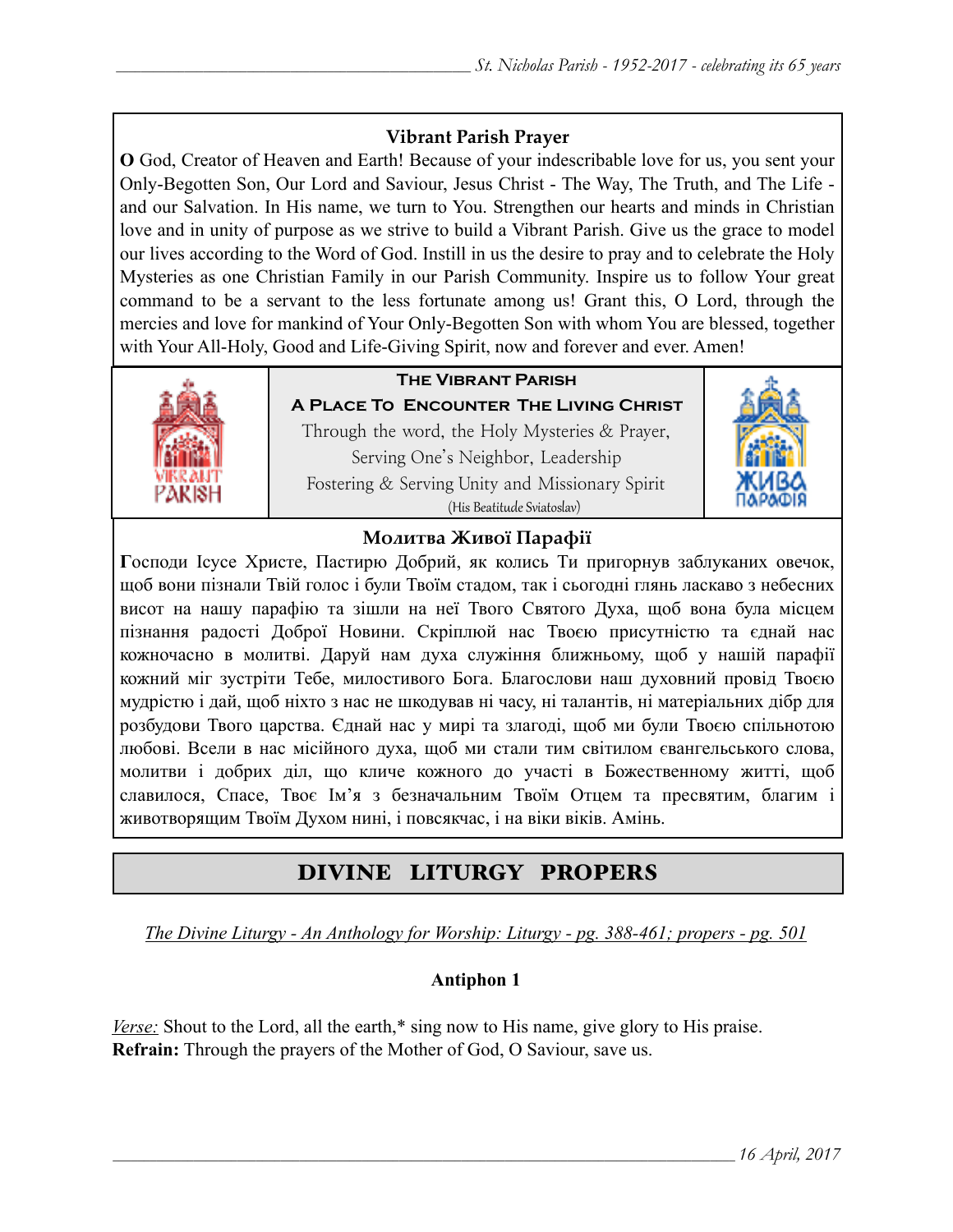*Verse:* Say unto God, "How awesome are Your works!\* Because of the greatness of Your strength Your enemies will flatter You."

**Refrain:** Through the prayers of the Mother of God, O Saviour, save us.

*Verse:* Let all the earth worship You and sing to You,<sup>\*</sup> let it sing to Your name, O Most High! **Refrain:** Through the prayers of the Mother of God, O Saviour, save us.

#### **Glory: Now: Only-begotten Son…**

#### **Antiphon 3**

*Verse:* Let God arise, and let His enemies be scattered; let those who hate Him flee from before His face.

**Refrain:** Christ is risen from the dead, trampling down death by death, and to those in the tombs bestowing life.

*Verse:* As smoke vanishes, let them vanish, as wax melts before the fire.

**Refrain:** Christ is risen from the dead, trampling down death by death, and to those in the tombs bestowing life.

*Verse:* So let the sinners perish before the face of God, but let the righteous be glad. **Refrain:** Christ is risen from the dead, trampling down death by death, and to those in the tombs bestowing life.

*Entrance:* In the churches bless God, the Lord from the fountains of Israel. **Troparion:** Christ is risen from the dead, trampling down death by death, and to those in the tombs bestowing life.

**Glory: Now: Kontakion, Tone 8:** Though You descended into a tomb, O Immortal One,\* yet You destroyed the power of Hades;\* and You rose as victor, O Christ God,\* calling to the myrrhbearing women: Rejoice!\* and giving peace to Your Apostles:\* You, who grant resurrection to the fallen.

*Instead of* **"Holy God"** *we sing:* All you who have been baptized into Christ, you have put on Christ! Alleluia.

**Prokeimenon, Tone 8:** This is the day which the Lord has made;<sup>\*</sup> let us rejoice and be glad in it. *Verse:* Give thanks to the Lord, for He is good, for His mercy endures forever.

**Epistle - Act 1:1-8 - A reading from the book of Acts:** In the first book, Theophilus, I dealt with all that Jesus did and taught until the day he was taken up, after giving instructions through the Holy Spirit to the apostles whom he had chosen. He presented himself alive to them by many proofs after he had suffered, appearing to them during forty days and speaking about the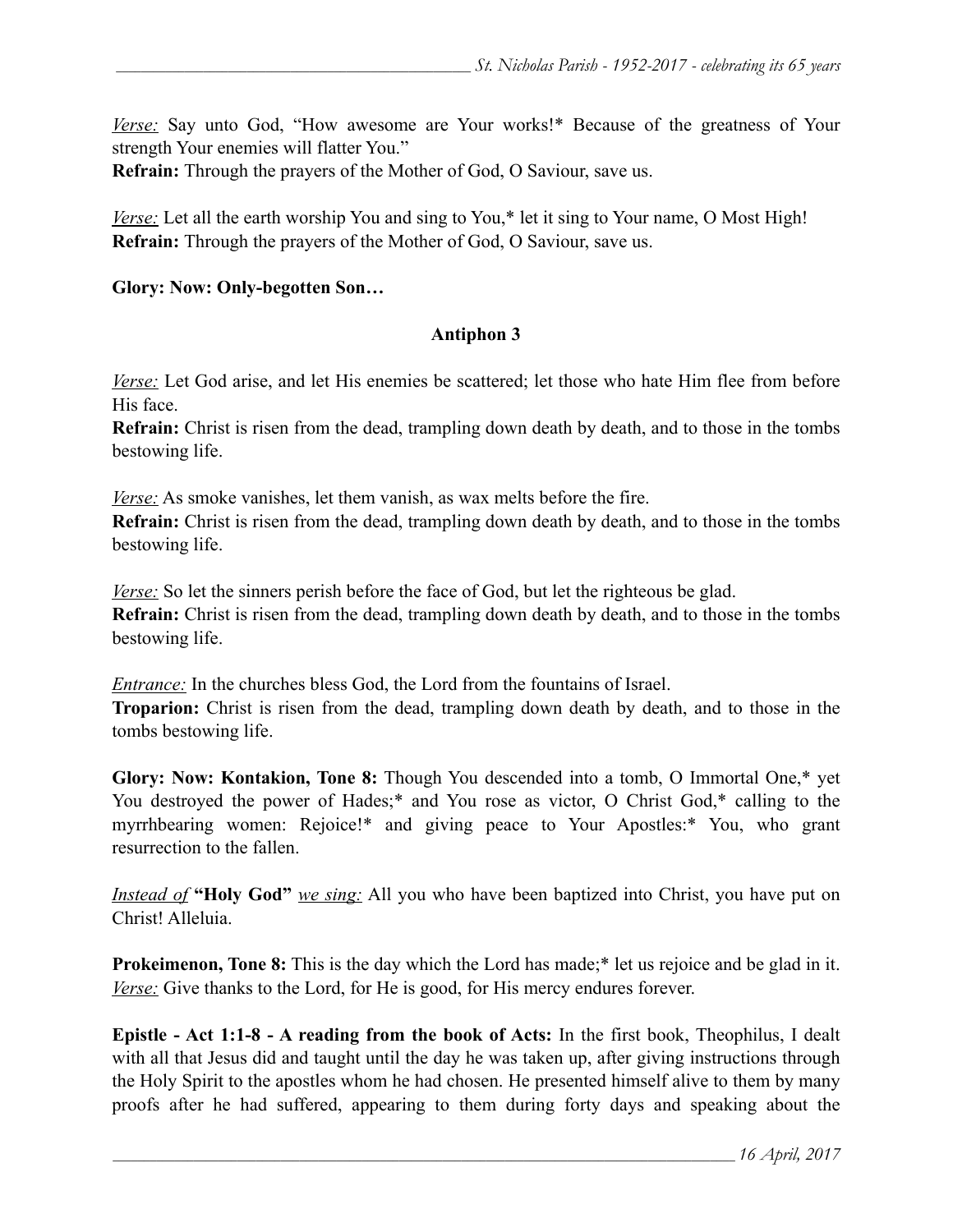kingdom of God. While meeting with them, he enjoined them not to depart from Jerusalem, but to wait for "the promise of the Father about which you have heard me speak; for John baptized with water, but in a few days you will be baptized with the Holy Spirit." When they had gathered together they asked him, "Lord, are you at this time going to restore the kingdom to Israel?" He answered them, "It is not for you to know the times or seasons that the Father has established by his own authority. But you will receive power when the Holy Spirit comes upon you, and you will be my witnesses in Jerusalem, throughout Judea and Samaria, and to the ends of the earth."

**Alleluia, Tone 4:** *Verse:* When You rise, You will have compassion on Sion. *Verse:* The Lord looked down from heaven to earth to hear the groans of the prisoners, to set free the sons of those put to death.

**Gospel - John 1:1-18 -** In the beginning was the Word: the Word was in God's presence, and the Word was God. He was present to God in the Beginning. Through him all things came into being, and apart from him nothing came to be. Whatever came to be in him, found life, life for the light of all. The light shines on in darkness, a darkness that did not overcome it. There was a man named John sent by God, that through him all might believe- but only to testify to the light, for he himself was not the light. The real light which gives light to everyone was coming into the world. He was in the world, and through him the world was made, yet the world did not know who he was. To his own he came, yet his own did not accept him. Any who did accept him he empowered to become children of God. These are they who believe in his name – who were begotten not by blood, nor by carnal desire, nor by man's willing it, but by God. The Word became flesh and made his dwelling among us, and we have seen his glory: the glory of an only Son coming from the Father, filled with enduring love. John testified to him by proclaiming: "This is he ahead of me, for he was before me." Of his fullness we have all had a share – love following upon love. For while the law was given through Moses, this enduring love came through Jesus Christ.

*Instead of* **"It is truly..."** *we sing:* The Angel cried out to the One full of Grace: O chaste Virgin, rejoice! And again I say, Rejoice! Your Son has risen from the tomb on the third day, and raised the dead. Let all people rejoice! Shine, shine, O new Jerusalem! for the glory of the Lord has risen upon you! Exult now and be glad, O Sion! And you, O chaste Mother of God, take delight in the resurrection of your Son.

**Сommunion Hymn:** Receive the Body of Christ;\* taste the fountain of immortality.\*Alleluia, alleluia,\* alleluia.

*Instead of* **"Blessed is He"** *we sing:* Christ is risen from the dead, trampling death by death, and to those in the tombs giving life *(1x)*.

*Instead of* **"We have seen the true light"** *<u>we sing:</u>* Christ is risen from the dead, trampling death by death, and to those in the tombs giving life *(1x)*.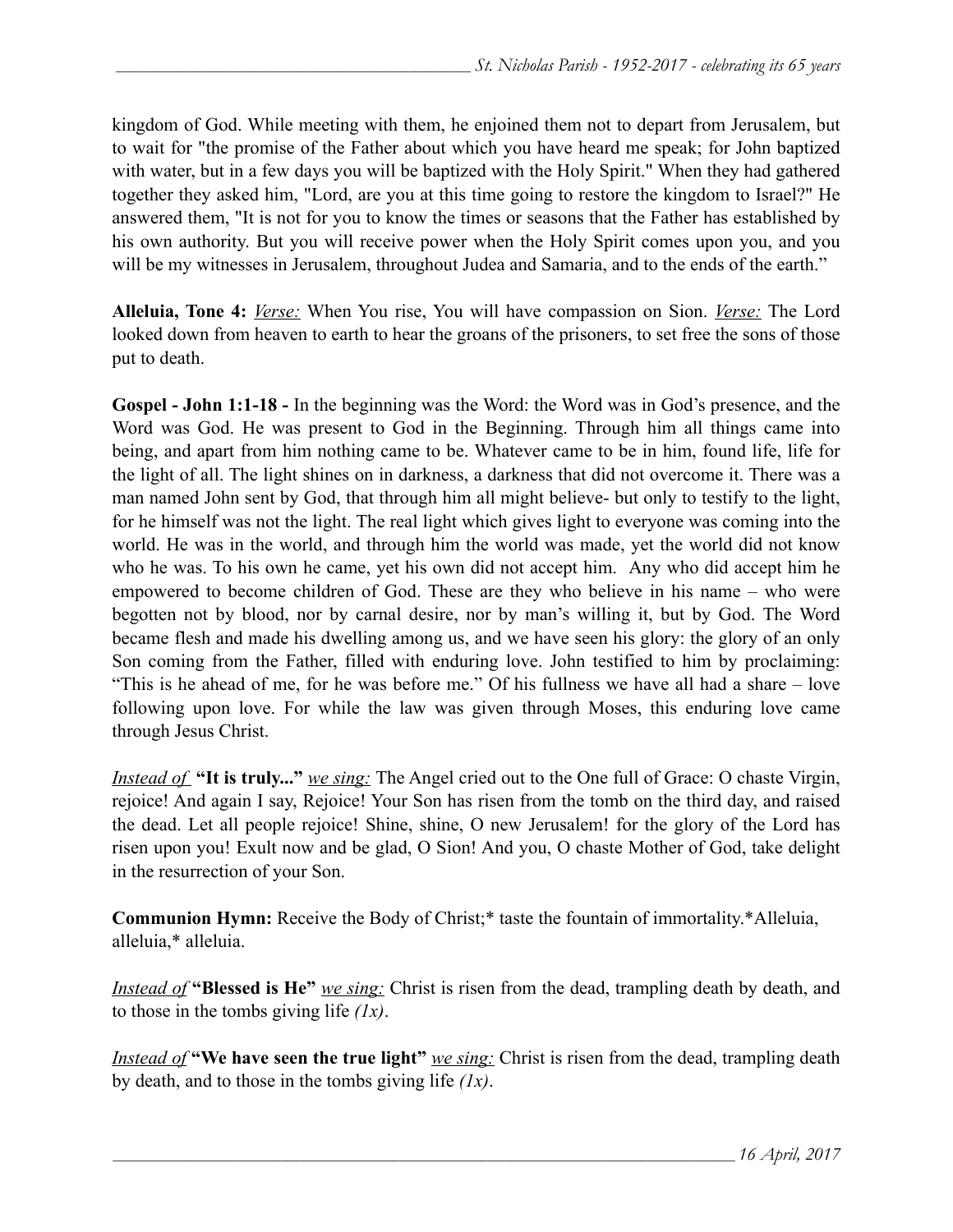*Instead of* "Let our mouths be filled" *we sing:* Christ is risen from the dead, trampling death by death, and to those in the tombs giving life *(3x)*.

*Instead of* **"Blessed be the name of the Lord"** *we sing:* Christ is risen from the dead, trampling death by death, and to those in the tombs giving life *(3x)*.

 $\Leftrightarrow$   $\Leftrightarrow$   $\Leftrightarrow$ 

#### **Антифон 1**

*Стих:* Воскликніте Господеві, вся земле! Співайте ж імені його, віддайте славу хвалі його. **Приспів:** Молитвами Богородиці, Спасе, спаси нас.

*Стих:* Скажіте Богові: Як страшні діла твої, задля великої сили твоєї підлещуються тобі вороги твої.

**Приспів:** Молитвами Богородиці, Спасе, спаси нас.

*Стих:* Вся земля нехай поклониться тобі і співає тобі, нехай же співає імені твоєму, Всевишній.

**Приспів:** Молитвами Богородиці, Спасе, спаси нас.

#### **Слава: І нині: Єдинородний Сину…**

#### **Антифон 3**

*Стих:* Нехай воскресне Бог і розбіжаться вороги його, і нехай тікають від лиця його ті, що ненавидять його.

**Тропар:** Христос воскрес із мертвих, смертю смерть подолав, і тим, що в гробах, життя дарував.

*Стих:* Як іщезає дим, нехай іщезнуть, як тане віск від лиця вогню.

**Тропар:** Христос воскрес із мертвих, смертю смерть подолав, і тим, що в гробах, життя дарував.

*Стих:* Так нехай погибнуть грішники від лиця Божого, а праведники нехай возвеселяться. **Тропар:** Христос воскрес із мертвих, смертю смерть подолав, і тим, що в гробах, життя дарував.

*Вхідне:* В церквах благословіть Бога, Господа, ви – з джерел ізраїлевих.

**Тропар:** Христос воскрес із мертвих, смертю смерть подолав, і тим, що в гробах, життя дарував.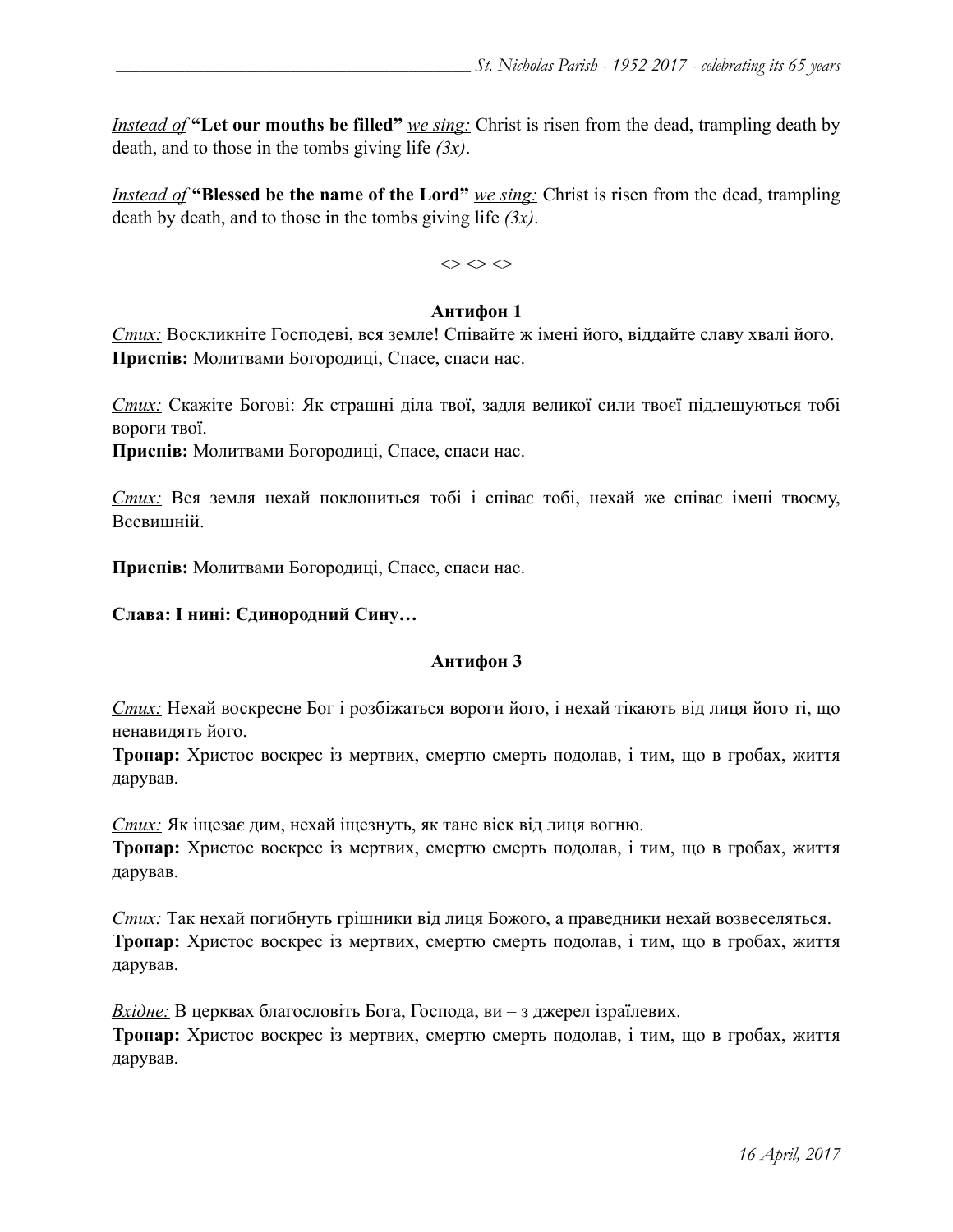**Слава: І нині: Кондак, глас 8:** Хоч і у гріб зійшов ти, Безсмертний,\* та адову зруйнував ти силу,\* і воскрес єси як переможець, Христе Боже,\* жінкам-мироносицям звістивши: Радуйтеся,\* і твоїм апостолам мир даруєш,\* падшим подаєш воскресіння.

*Замість* **"Трисвятого"** *співаємо:* Ви, що в Христа хрестилися, у Христа зодягнулися. Алилуя!

**Прокімен, глас 8:** Це день, що його створив Господь,\* возрадуємося і возвеселімся в нім. *Стих:* Сповідуйтеся Господеві, бо він благий, бо на віки милість його.

**Апостол - Дія. 1:1-8 - Діяння Святих Апостолів читання:** Першу книгу я написав, о Теофіле, про все, що Ісус робив та що навчав від початку аж до дня, коли вознісся, давши Святим Духом накази апостолам, яких собі вибрав. Він показував їм себе також у численних доказах живим після своєї муки, з'являючись сорок день їм і розповідаючи про Боже Царство. Тоді ж саме, як споживав хліб-сіль із ними, він наказав їм Єрусалиму не кидати, але чекати обітниці Отця, що її ви від мене чули; бо Йоан христив водою, ви ж будете хрищені по кількох цих днях Святим Духом. Отож, зійшовшися, вони питали його: «Господи, чи цього часу знову відбудуєш Ізраїлеві царство?» Він відповів їм: «Не ваша справа знати час і пору, що їх Отець призначив у своїй владі. Та ви приймете силу Святого Духа, що на вас зійде, і будете моїми свідками в Єрусалимі, у всій Юдеї та Самарії й аж до краю землі.»

**Алилуя, глас 4:** *Стих:* Ти, воскресши, помилуєш Сіона. *Стих:* Господь з неба на землю споглянув.

**Євангеліє - Івана 1:1-18 -** В началі було Слово, і Слово було в Бога, і Слово було Бог. З Богом воно було споконвіку. Ним постало все, і ніщо, що постало, не постало без нього. У ньому було життя, і життя було світло людей. І Світло світить у темряві, і темрява його не пойняла. Був чоловік, посланий Богом, якому ім'я Іван. Прийшов він свідком, щоб свідчити про Світло, щоб усі через нього увірували. Не був він Світло, був лише, щоб свідчити про Світло. Справжнє Світло було те, що просвічує кожну людину. Воно прийшло у цей світ. Було у світі, і світ постав через нього, і світ не пізнав його. Прийшло до своїх, і свої його не прийняли. Котрі ж його прийняли, тим дало змогу дітьми Божими стати – тим, що вірують в ім'я його, які не з крови, ні не з тілесного бажання, ні з похоті чоловічої, але від Бога народилися. І Слово стало тілом, і оселилося між нами, і ми бачили його славу – славу Єдинородного від Отця, повного благодаті та істини. Іван свідчить про нього і проголошує, кажучи: Ось той, про кого я говорив: Той, що йде за мною, існував передо мною, був раніш за мене. З його повноти ми всі прийняли – благодать за благодать. Закон був даний Мойсеєм, благодать же та істина прийшла через Ісуса Христа.

*Замість* **"Достойно"** *співаємо:* Ангел сповіщав Благодатній: Чистая Діво, радуйся. І знову кажу: Радуйся. Твій Син воскрес тридневний із гробу, і мертвих воздвигнув він; люди,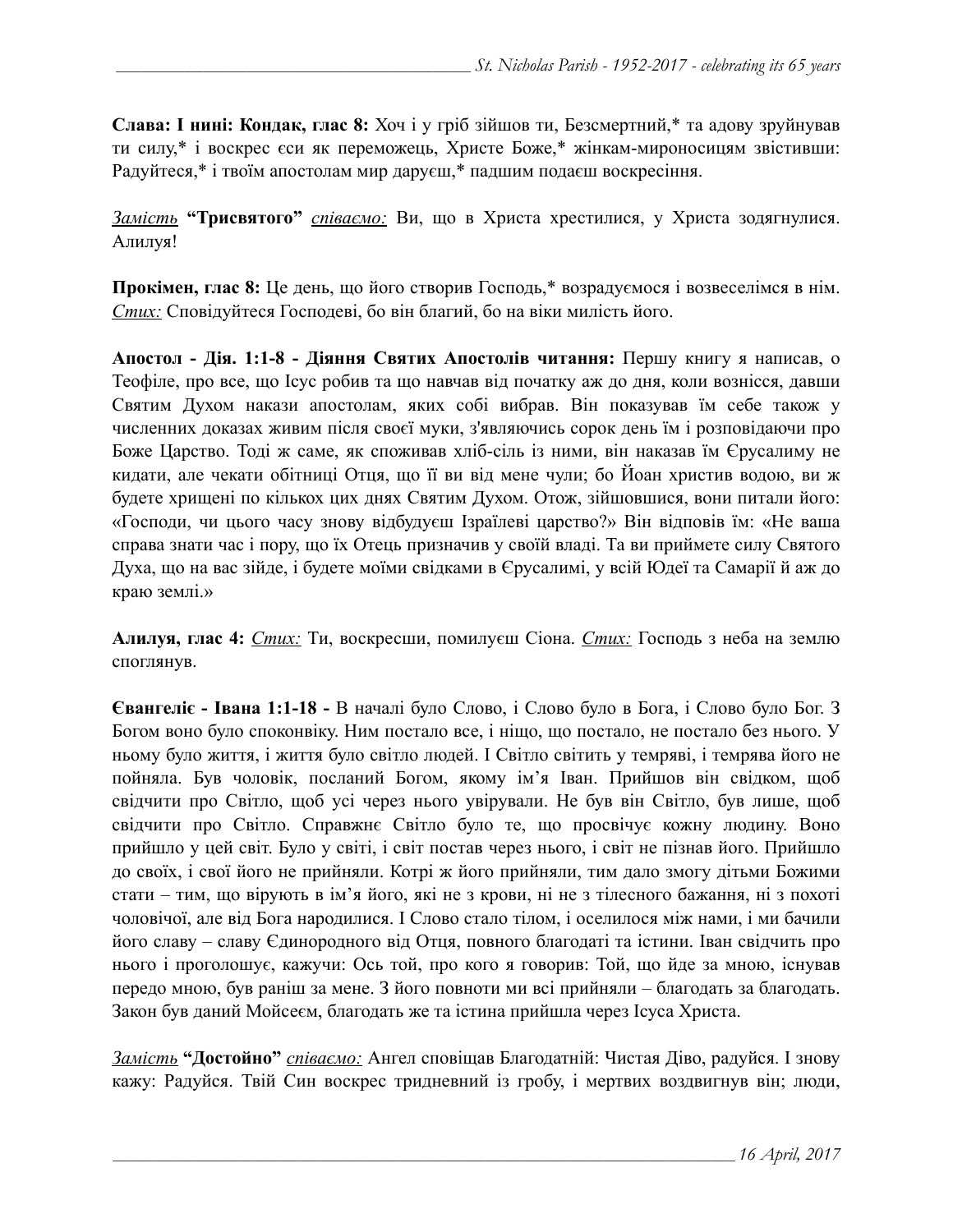веселіться. Світися, світися, новий Єрусалиме, слава бо Господня на тобі возсіяла. Радій нині і веселися, Сіоне. А ти, Чистая, красуйся, Богородице, востанням рождення твого.

**Причасний:** Тіло Христове прийміть, джерела безсмертного споживіть. Алилуя *(3x)*.

*Замість* **"Благословен, хто йде в ім'я Господнє"** *співаємо:* Христос воскрес із мертвих, смертю смерть подолав, і тим, що в гробах, життя дарував *(1x)*.

*Замість* **"Ми бачили світло істинне"** *співаємо:* Христос воскрес із мертвих, смертю смерть подолав, і тим, що в гробах, життя дарував *(1x)*.

*Замість* **"Нехай сповняться"** *співаємо:* Христос воскрес із мертвих, смертю смерть подолав, і тим, що в гробах, життя дарував *(3x)*.

*Замість* **"Будь ім'я Господнє"** *співаємо:* Христос воскрес із мертвих, смертю смерть подолав, і тим, що в гробах, життя дарував *(3x)*.

# ANNOUNCEMENTS

- ✦**СПІЛЬНЕ СВЯЧЧЕНЕ / SPILNE SVYACHENE:** Thomas Sunday, April 23 following 10am Divine Liturgy we will be having our annual Спільне Свячене / Spilne Svyachene *(parish Easter brunch)*. We invite all parishioners, and friends of St. Nicholas parish who have helped with food preparation for our Easter Food Fair, to join us for this festive brunch. Please contact Rita Vanderven or Robert Herchak to coordinate.
- ✦**KNEELING DURING EASTER SEASON**  a reminder that traditionally from Easter Sunday until Pentecost we do not kneel during the Divine Liturgy. As a sign of our redemption and final resurrection, we offer our prayers to God while standing..
- ✦**HAPPY BIRTHDAY** to RICHARD NEWBERRY and all those who celebrated their birthdays this past week. May the Lord Our God continue to bless you abundantly and the Holy Mother of God protects you at all times. Многая Літа!
- ✦**PILGRIMAGE TO THE HOLY LAND:** October 12-24, 2017. Walk in the footsteps of Jesus; an unforgettable experience with Fr, Joe Ostopowich, Sr. Angelica SSMI, brother & sister pilgrims. For details and price call Myrna Arychuk at 604.617.7200
- ✦**PARISH CALENDAR OF BIRTHDAYS & ANNIVERSARIES:** If you would like to be included in our Parish Calendar of Birthday and Anniversary celebrations, please put date in our calendar located at the church vestibule. Each week, we will list the names in our parish bulletin so we can celebrate these happy occasions together!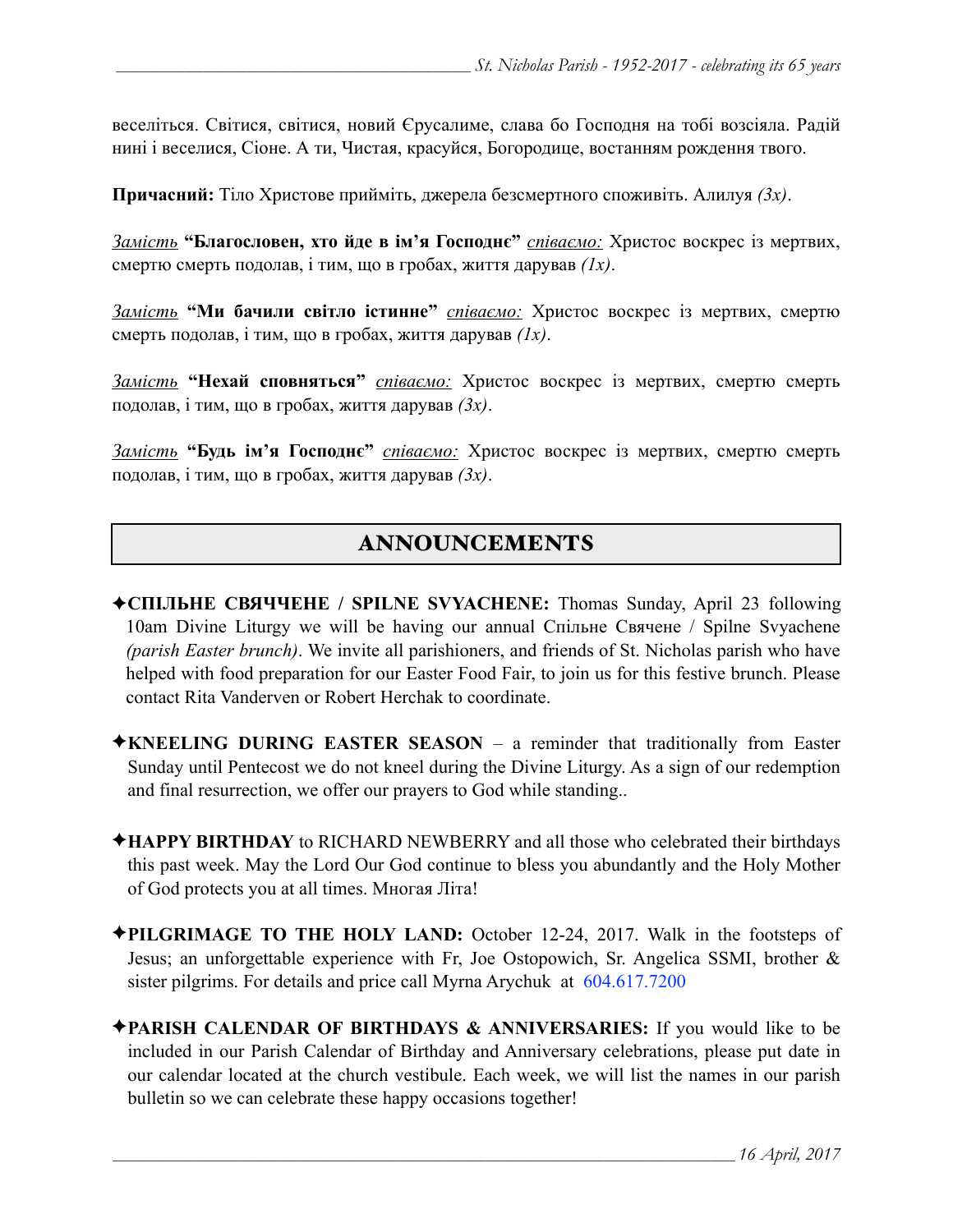- ✦**PRAYER REQUEST:** Please keep in your prayers MOTRIA KOROPECKY, LYN SALYN and other members of our parish, our family and friends who are ailing, in hospitals, nursing homes and those who are not able to join actively in their community.
- ✦**TRAVELING ICON:** Anyone interested in gracing their home with Christ The Teacher Icon can call Darlene DeMerchant at 250.727.3837
- ✦**JOIN OUR CHOIR:** Do you enjoy singing? Please consider joining our St Nicholas Parish Choir and remember that we ALWAYS looking for new members! Contact Motria Koropecky for details at 250.658.3051
- ✦**CATECHISM ANNOUNCEMENT:** "*And they were bringing to Him also the infants, in order that He may be touching them; but after the disciples saw it, they rebuked them. But Jesus called them to Himself and said, Let alone the little children to come to Me, and cease hindering them; for of such is the kingdom of God*." We are happy to welcome all children to our St. Nicholas The Wonderworker catechism program. Weekly classes are scheduled Sunday morning during Divine Liturgy. We want your children to learn more about their Catholic faith, sacred scripture, feast days, and religious practices and customs of the Ukrainian Catholic church. If you have any questions, please do not hesitate to contact Marian Chalifoux at 250.507.1005
- ✦**THRIFTY'S PRE-PAID FOOD CARDS** We all have to buy groceries. Why not have 6% of it returned back to the church at no extra charge! Cards are available in \$100, \$200, and \$500 denominations. Talk to Alec after today's liturgy to pre- order your cards. We need to sell A LOT of them! We encourage you to consider purchasing them for yourselves as gifts too.
- ✦**SUNDAY COFFEE VOLUNTEERS** act as hosts and serve light refreshments following the Sunday morning Divine Liturgy, providing an opportunity for the faithful to socialize with friends and visitors following their shared worship experience. We thank all of our parishioners who kind volunteer to serve refreshments. Whether you are new to the Parish, or are a longtime members, please join us for coffee.
- ✦**BE A STEWARD:** Have you ever wondered what more can you do to help our parish? Here are some suggestions: **Steward** of property security; **Steward** of grounds cleaning; **Steward** of cleaning church; **Steward** of church linen; **Steward** of outreach; **Steward** of caring; **Steward** of prayer; **Steward** of service. Quite often, our homebound or senior members, once active in their younger years, want to find purpose in their senior years. It's not only about doing but about "BEING" present to others. Contact Fr. Yuriy **OR** Darlene DeMerchant for more information. You will be amazed how "BEING" can make a difference.
- ✦**APRIL 9, SUNDAY DONATIONS:** Coffee: \$24.65; Vigil lights: \$17.25; Loose collection: \$77.00; Envelope collection: \$564.00; Needs of the Church in Ukraine: \$40.00; Easter flowers: \$20.00; Pre-authorized donations Apr 3 to Apr 9: \$220.00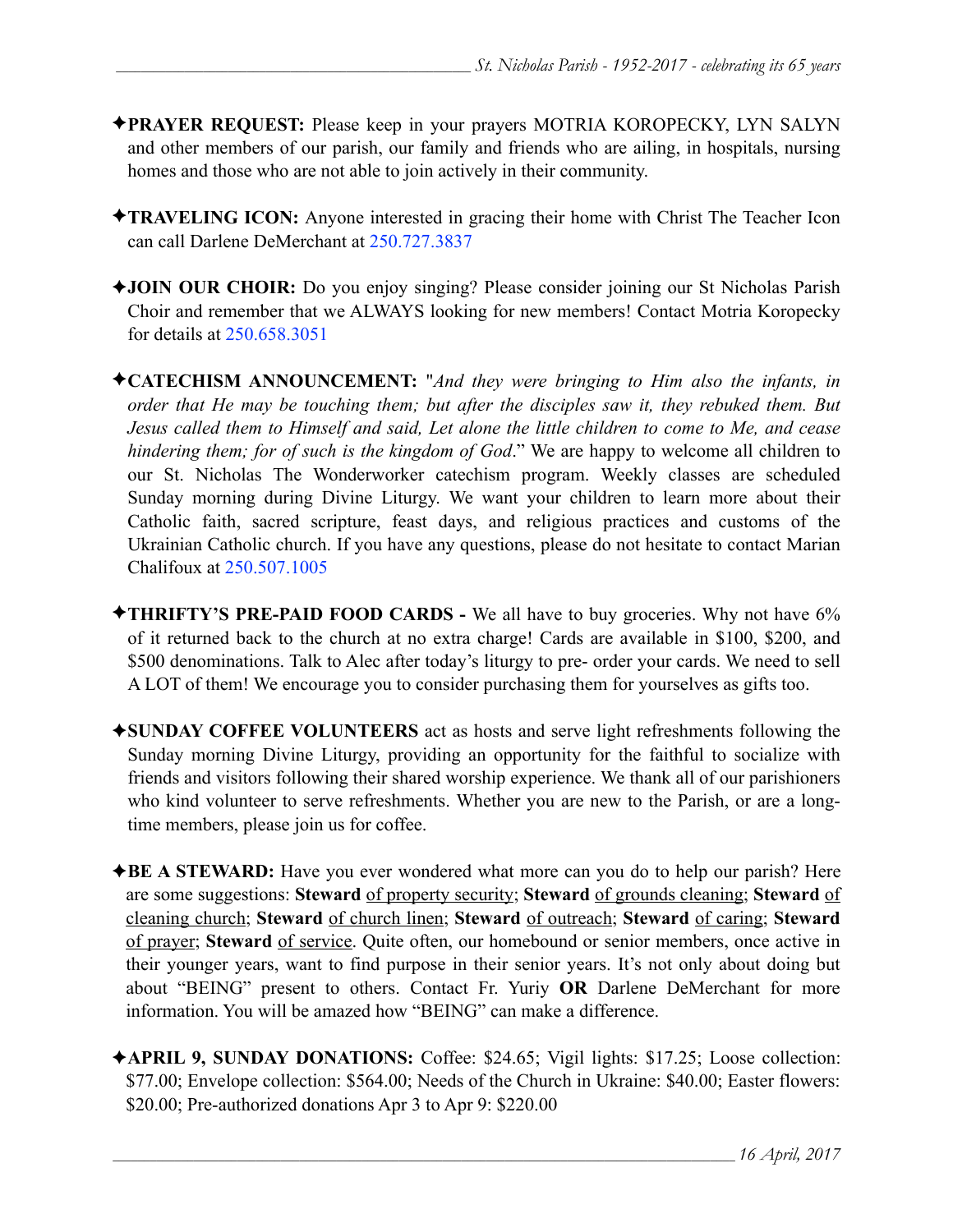## CAMP SAINT VOLODYMYR; AUGUST 20-27

#### **MARK YOUR CALENDARS**

 The purpose of camp is to provide an opportunity for youth to experience God through nature and the companionship of others. Children will experience Ukrainian language and culture during camp along with games, religious activities, hikes, sports, arts and crafts, camp fires, water activities and other summer camp activities.

 This marks the 34th year of our Ukrainian Catholic Summer Camp. Camp will take place in Kelowna at the OAC facility. Camp offers a wide range of activities for campers aged 7-15 (as of December 31, 2017). Registration will be available online via Eventbrite "Camp St. Volodymyr BC 2017." Early bird registration Ends July 6, 2017.

#### **WAYS TO HELP**

VOLUNTEER: Camp St. Volodymyr is a nonprofit camp, run on a volunteer basis. If you are interested in helping at this year's camp as a counsellor, chef, arts & crafts or cultural coordinator please contact Jennifer. Applications forms for counsellors are due May 15, 2017. All volunteers will be subject to a criminal records check and must sign the camp code of conduct.

DONATE: We are always happy to accept food donations of vegetables, fruits, cereals, and treats for children such as cakes, cookies, as well as monetary donations. Tax receipts can be issued with donations of \$25 or more.

*For more information contact Jennifer Caldwell @ 604.220.0584 or [jennsawka@hotmail.com.](mailto:jennsawka@hotmail.com) Visit our webpage via [www.nweparchy.ca](http://www.nweparchy.ca)*

# 2017 PASTORAL LETTER OF THE UKRAINIAN CATHOLIC BISHOPS OF CANADA ON THE OCCASION OF THE FEAST OF THE RESURRECTION OF OUR LORD

To the Very Reverend Clergy, Monastics and Religious Sisters and Brothers, Seminarians and Laity of the Ukrainian Catholic Church in Canada:

> *"Pascha is approaching - the defeat of sin and the end of death, Easter is coming, and with it a new life and rebirth. This is why St. Paul says: '...the hour has come for you to wake from sleep. For salvation is nearer to us now than when we first believed. The night is far gone; the day is at hand. So then let us cast off the works of darkness and put on the armor of light.' (Rom. 13: 11-12).*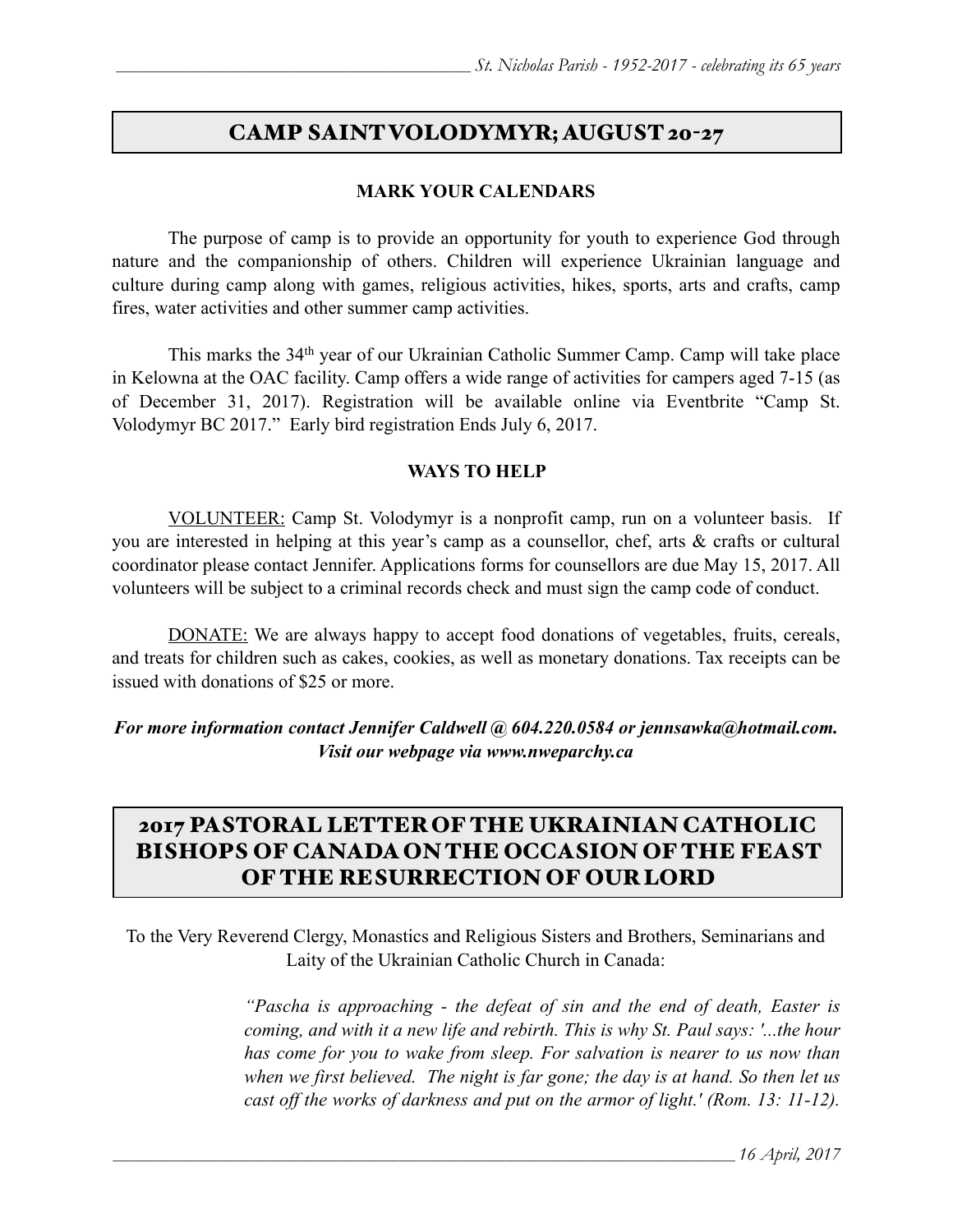*May that light of Easter embrace our souls, not as a fleeting moment of happiness, but as rebirth and life granted by the power of God."*  (Confessor of Faith Patriarch Joseph)

Christ is Risen! Indeed He is Risen!

Dear Brothers and Sisters in Christ,

 We greet you all in the joy that is Easter, a joy that is so profound and existential, that it permeates our very being as Christians. For we, the community of children of God, through the mystery of Baptism have been indelibly signed by the death and resurrection of our Lord. And even though we live this life here on earth for as many days and years as is granted us by the grace of God, we are already reborn to eternal life through our Lord Jesus.

 An awareness of living in time and space, but already being part of eternity, is what distinguishes the martyrs, confessors, venerables and saints of every category and walk of life: already being "there" even as we are here, tasting the Kingdom of God in this life, while at the same time awaiting its fulfillment. And so today as we proclaim: "Christ is risen! Indeed He is risen" we are also proclaiming that Jesus is alive and we are alive in Him.

 In this spirit of paschal celebration it is providential that this year we are celebrating the 125th anniversary of the birth of our noble Confessor of Faith Patriarch Joseph Slipyj, a priest and scholar, educator and Rector, Bishop and Metropolitan, prisoner and exile, Patriarch and symbol for the Ukrainian people. Father Joseph Slipyj accepted the call of the Church to serve as bishop in particularly difficult and challenging times, as war was breaking out in 1939. In his Memoirs he described his doubts and hesitation: "it is not an honor or merit but first of all a hard burden." (Spomyny-Memoirs, page 136). But Father Slipyj was reassured by another man of profound faith, Metropolitan Andrey Sheptytsky, who had great confidence in his choice for successor. Arrested by the Soviets in 1945 only six months after becoming the Metropolitan-Primate of our Church, he never lost faith in the Risen Lord nor did he falter as chief shepherd of the Crucified Church in the underground, never doubting that her moment of resurrection would come. And even when he was released after 18 years of imprisonment, and exiled to the West at the age of 71, he never forgot his responsibilities towards his wounded and persecuted flock behind the Iron Curtain, while at the same time bringing new life and energy to the Church in the diaspora, calling for the creation of a Synod of Bishops of our entire Church, united in one Patriarchate. His broad vision and tireless work certainly bore fruit in his lifetime. But he would not witness the greatest fruit of his labors, that is, the rebirth of the Ukrainian Greek-Catholic Church in Ukraine, which would begin in earnest a mere five years after his death in Rome in 1984.

 For the last 25 years our Church in Ukraine has been able to proclaim freely and openly "Christ is Risen!" and in the present situation of invasion and war our proclamation must resound even louder. If Patriarch Joseph's life has taught us anything, it is that we reach the stars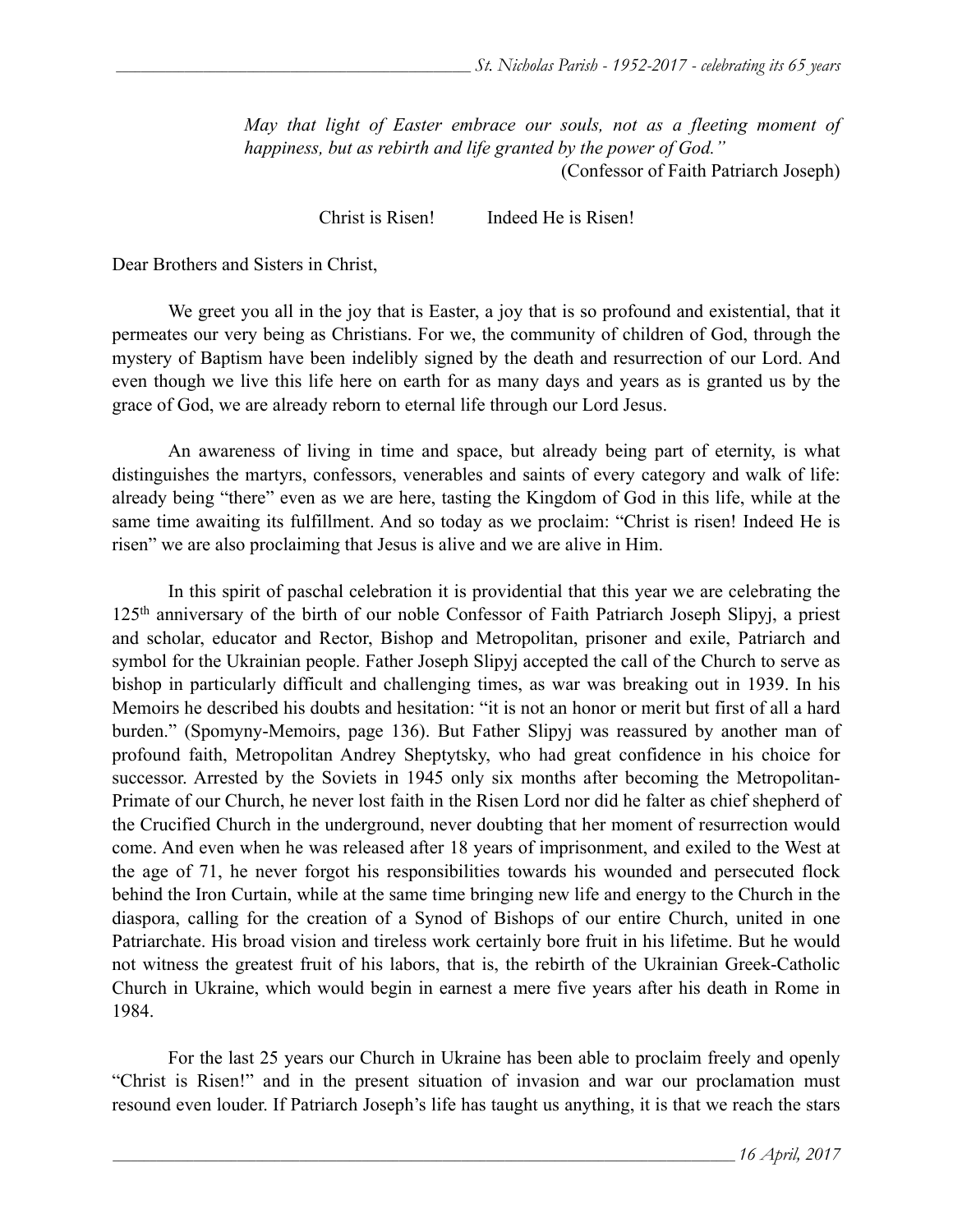through hardship, which was the message of his episcopal motto ("Per aspera ad astra"). Here in Canada we too have hardships, possibly of a different nature, though no less challenging. We live in a society where godlessness seems to be the norm and where the sanctity of human life seems to be under an even greater threat than in Ukraine. His Beatitude Sviatoslav recently stated that he worries more about our priests and laity here, than about those on the front line. The challenges and hardships we may have faced during our Lenten journey pale in comparison to the challenges our faith faces each and every day, as we and our children are bombarded by values that run counter to the teaching of the Gospel. Now is the time to surrender these challenges and hardships to the Risen Lord. We need not forget or deny them, but with trusting hearts let every part of our being be risen, revived and brought to life in Christ.

This year also marks 150<sup>th</sup> anniversary of the Confederation of Canada. As Canadians we enjoy many blessings and freedoms not found elsewhere in the world, but as a society we seem to increasingly believe that we are the creators of our own good fortune. We continue to sing "God keep our land glorious and free," but do we really mean it? The Feast of the Resurrection is a wonderful time for us as Canadians and Christians to remember that our Heavenly Father is the "source of every perfect gift coming down from above," the greatest of which is our life in the Risen Christ, and that we are called to bear witness to this before our fellow citizens in word and action. As Patriarch Josyf reminded us in the words of Saint Paul, we must "put on the armour of light" which protects us from the works of darkness and evil. By our own lives through the power of Resurrection we can make a difference in our world. By every thought, word, and deed let us witness to the Resurrection in the 21st century. For this is the calling we received from Jesus, "let your light shine before others, that they may see your good deeds and glorify your Father in heaven." (Matthew 5:16)

*"Christ is risen from the dead, trampling death by death, and to those in the tombs giving life!*" May Christ who dwells in our hearts, our families and in our vibrant parishes, give life to all. On this Feast of the Resurrection of Our Lord, we pray that God's love fills your heart and, through you, the hearts of all.

Christ is Risen! Indeed He is Risen!

Sincerely Yours in Christ,

+ Lawrence Huculak, OSBM, Metropolitan Archbishop of Winnipeg

+ Michael Wiwchar, CSsR, Bishop Emeritus of Saskatoon

+ Severian Yakymyshyn OSBM, Bishop Emeritus of New Westminster

+ David Motiuk, Eparchial Bishop of Edmonton

+ Stephen Chmilar, Eparchial Bishop of Toronto

+ Ken Nowakowski, Eparchial Bishop of New Westminster

+ Bryan Bayda, CSsR, Eparchial Bishop of Saskatoon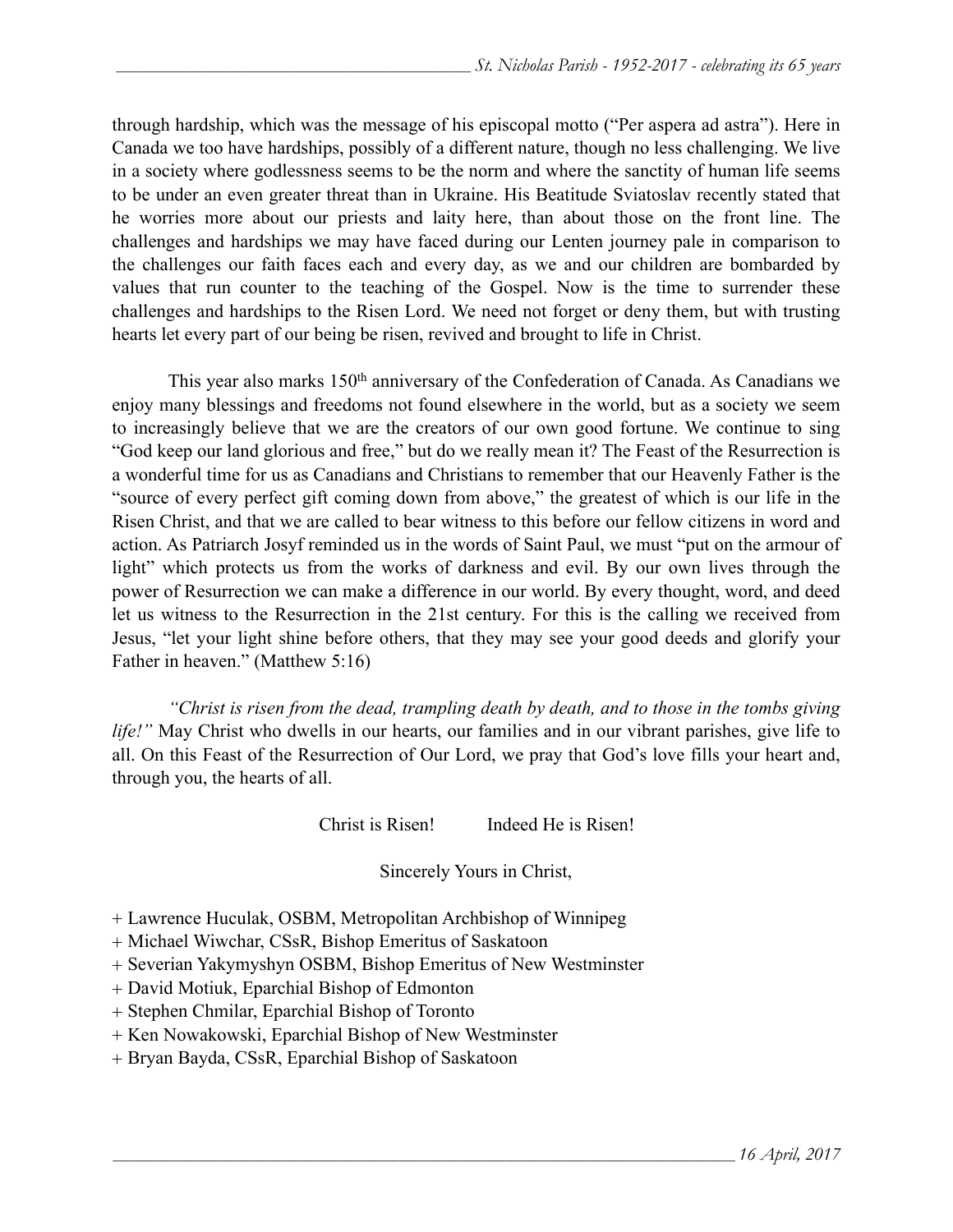### **ПАСТИРСЬКЕ ПОСЛАННЯ ВЛАДИК УКРАЇНСЬКОЇ КАТОЛИЦЬКОЇ ЦЕРКВИ КАНАДИ З НАГОДИ ХРИСТОВОГО ВОСКРЕСІННЯ 2017**

Всесвітлішим, всечеснішим і преподобним отцям, преподобним ченцям і черницям, дорогим у Христі семінаристам та мирянам Української Католицької Церкви у Канаді:

> *«Зближається Пасха – поразка гріха і кінець смерті, надходить Великдень, а з ним – нове життя і відродження. Тому каже св. Павло: «Вже пора нам прокинутись із сну; тепер бо ближче нас спасіння, ніж тоді, як ми увірували. Ніч проминула, день наблизився. Відкиньмо, отже, вчинки темряви і одягнімся в зброю світла» (Рим 13: 11-12 ). Нехай те Великоднє світло охопить наші душі, не як проминаюча хвиля щастя, але як Божа сила відродження і життя»*

> > (Ісповідник віри Патріярх Йосиф).

Христос Воскрес! Воістину Воскрес!

Дорогі у Христі брати і сестри,

Вітаємо вас у радості, що нею є Великдень; ця радість є настільки глибока і екзистенційна, що вона просочує саме наше християнське буття. Як спільнота Божих дітей, у Таїнстві Хрещення, ми отримали на собі знак смерті та воскресіння Господа, знак, який неможливо стерти. І хоч ми живемо тут, на землі, лише певне число днів і років, як нам дарує Господь, однак ми вже відродилися до життя вічного через Ісуса.

Свідомість життя в рамках часу і простору, але водночас усвідомлення себе частиною вічного, — це те, що вирізняє мучеників, ісповідників, преподобних і святих з різноманітних життєвих обставин: вміння бути вже «там» і залишатися ще тут, відчувати смак Царства Божого в цьому житті, і водночас очікувати на його звершення. Тому сьогодні, проголошуючи «Христос Воскрес! Воістину Воскрес!», ми також проголошуємо, що Ісус живий і що ми живі у ньому.

В дусі цього пасхального торжества, ми особливо раді цього року святкувати 125 річчя від народження ісповідника віри Патріарха Йосифа Сліпого, священика і вченого, освітянина і ректора, єпископа і митрополита, в'язня і засланця, патріарха і символа українського народу. Отець Йосиф Сліпий прийняв заклик Церкви до єпископського служіння в особливо важкі часи, коли розгорялася війна у 1939 році. В своїх Споминах він ділиться сумнівами і ваганнями: «це не є честь, або заслуга, але насамперед важке ярмо». (Спомини, стор. 139). Проте, Отець Сліпий відчував підтримку ще одного мужа глибокої віри, Митрополита Андрея Шептицького, який мав велику впевненість щодо вибору свого наступника. Будучи арештованим радянською владою в 1945 році лише шість місяців після свого обрання на Митрополита-Главу нашої Церкви, він ніколи не втратив віри у воскреслого Господа, ані не похитнувся як головний пастир Розп'ятої Церкви у підпіллі,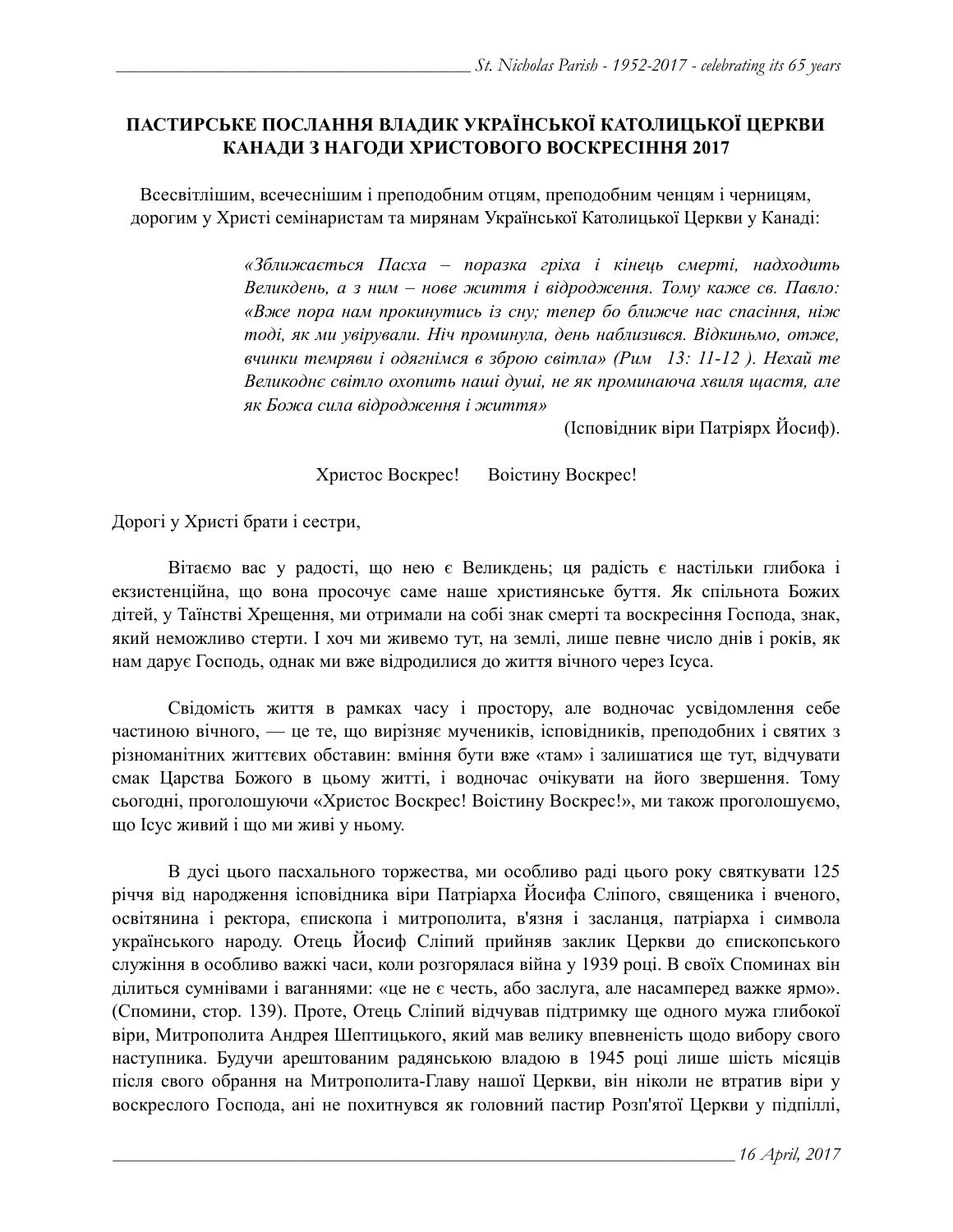ніколи не сумніваючись, що момент воскресіння наступить. Навіть коли його відпустили після 18 років ув'язнення і вислали на Захід у віці 71 рік, він ніколи не забував про свою відповідальність за зранену і переслідувану паству за залізною завісою, і водночас приносив нове життя й енергію Церкві в діаспорі, закликаючи до створення Синоду Єпископів цілої нашої Церкви, об'єднаної в один Патріархат. Ця велика візія і невтомна праця принесли плоди ще за його життя. Але він не став свідком найбільшого плоду своєї діяльності - відродження Української Греко-Католицької Церкви в Україні - яке розпочнеться за якихось п'ять років після його смерті у Римі в 1984 році.

Впродовж останніх 25 років наша Церква в Україні мала змогу вільно і відкрито промовляти «Христос Воскрес!», і в умовах сьогоднішнього вторгнення і війни цей оклик має звучати ще голосніше. Якщо життя Патріарха Йосифа чогось нас навчило, то це те, що ми досягаємо зірок через труднощі, що й було його єпископським гаслом («Через терен до зірок»). Тут в Канаді, ми також маємо труднощі, може іншого характеру, та не менш важкі. Ми живемо в суспільстві, де безбожність видається нормою, і де святість людського життя є мабуть під більшою загрозою, аніж в Україні. Недавно Блаженніший Святослав зазначив, що він більше хвилюється за наших священиків і вірних тут, аніж за тих, що на передовій. Виклики та труднощі, пережиті під час посту, є нічим в порівнянні з викликами, що їх зазнає наша віра кожного дня, коли ми і наші діти переживають напади тих цінностей, що суперечать Євангельському вченню. Зараз настав час поручити ці труднощі і випробування Воскреслому Христові. Ми не повинні їх заперечувати, чи забувати про них, але зі серцями сповненими довіри, дозволимо кожній частині нашого буття воскреснути, відродитися і повернутися до життя у Христі.

Цього року ми також відзначаємо 150 років утворення Канадської Конфедерації. Як канадці, ми маємо багато привілеїв та свобод, яких немає в інших частинах світу, але як суспільство, ми наче щораз більше віримо, що ми є творцями нашого добробуту. Ми продовжуємо співати «Боже, зберігай нашу землю у славі та волі», але чи ми справді в це віримо? Христове Воскресіння є чудовою нагородою для нас, як канадців і християн, пригадати, що наш Небесний Отець є «джерело усякого досконалого добра, що сходить на землю», а найбільшим з них є життя у Воскреслому Христі, і що ми покликані свідчити про це перед нашими співгромадянами словом і ділом. Як Патріарх Йосиф нагадує нам словами Святого Павла, ми маємо «одягнути зброю світла», котра захищає нас від темряви і зла. Своїм власним життям, через силу Воскресіння, ми можемо змінити світ. Саме це є покликанням, яке ми отримали від Ісуса, «нехай ваше світло сяє для інших, щоб вони могли бачити ваші добре вчинки і прославляти вашого Отця на небі». (Мт. 5:16)

*«Христос Воскрес із мертвих, смертю смерть подолав, і тим, що в гробах, життя дарував!»* Нехай Христос, що перебуває в наших серцях, родинах і живих парафіях, дарує життя усім. В цей празник Христового Воскресіння, ми молимося, щоб любов Божа заповнила ваші серця, а через вас, серця усіх.

Христос Воскрес! Воістину Воскрес!